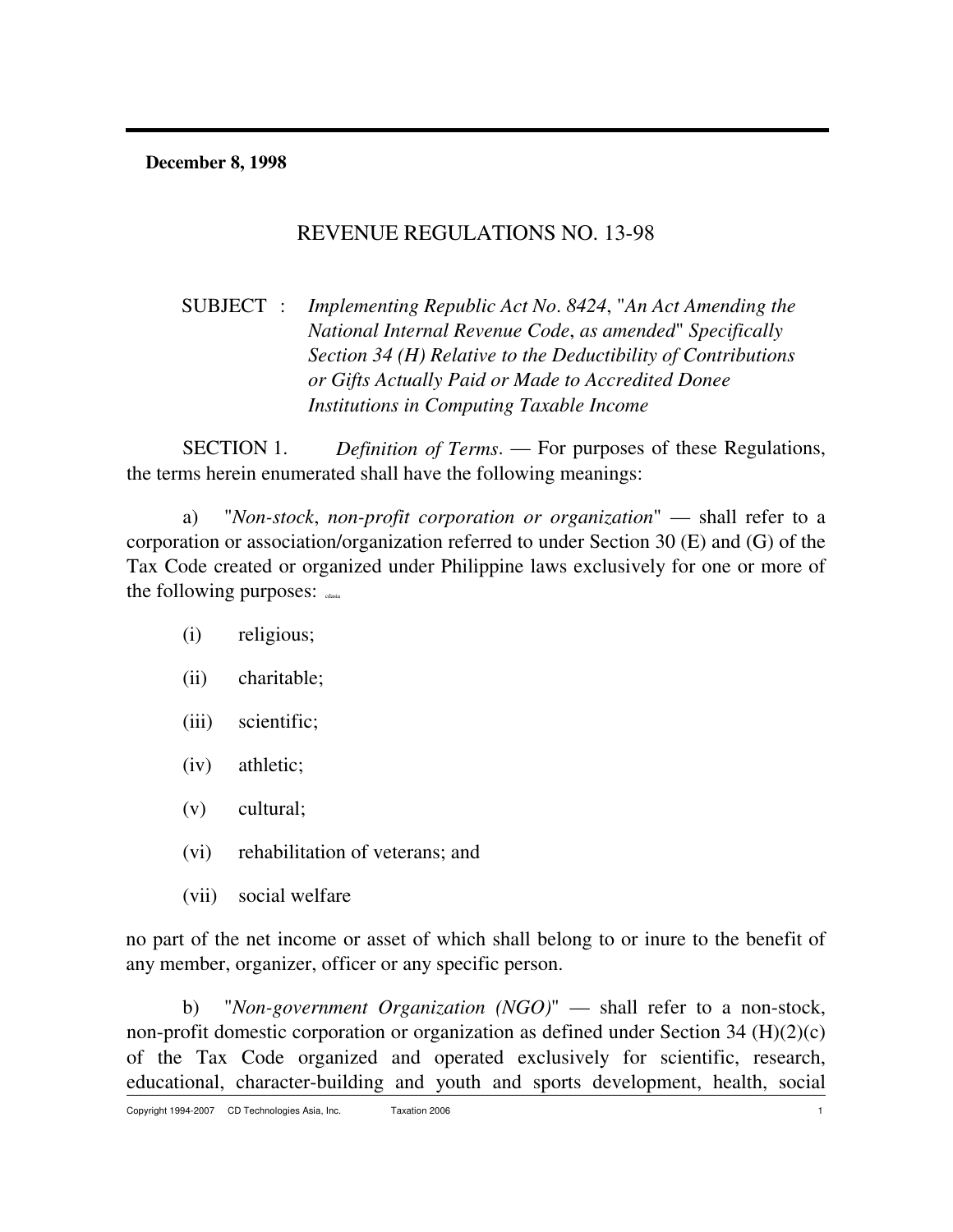welfare, cultural or charitable purposes, or a combination thereof, no part of the net income of which inures to the benefit of any private individual.

- (i) Which, not later than the fifteenth (15th) day of the third month after the close of the NGO's taxable year in which contributions are received, makes utilization directly for the active conduct of the activities constituting the purpose or function for which it is organized and operated, unless an extended period is granted by the Secretary of Finance, upon recommendation of the Commissioner;
- (ii) The level of administrative expenses of which shall, on an annual basis, not exceed thirty percent (30%) of the total expenses for the taxable year; and
- (iii) The assets of which, in the event of dissolution, would be distributed to another accredited NGO organized for similar purpose or purposes, or to the State for public purpose, or purposes, or to the state for public purpose, or would be distributed by a competent court of justice to another accredited NGO to be used in such manner as in the judgment of said court shall best accomplish the general purpose for which the dissolved organization was organized.
- (c) "*Utilization*" by an accredited NGO shall refer to
- (i) Any amount in cash or in kind, including administrative expenses, paid or utilized by an accredited NGO to accomplish one or more purposes for which it was created or organized; or
- (ii) Any amount paid to acquire an asset used, or held for use, directly in carrying out one or more purposes for which the accredited NGO was created or organized; or
- (iii) Any amount set aside for a specific project which comes within one or more purpose or purposes for which the accredited NGO was created, but only if at the time such amount is set aside, the accredited NGO has established to the satisfaction of the Commissioner of Internal Revenue that the amount will be utilized for a specific project within a period not to exceed five (5) years, and the project is the one which can be better accomplished by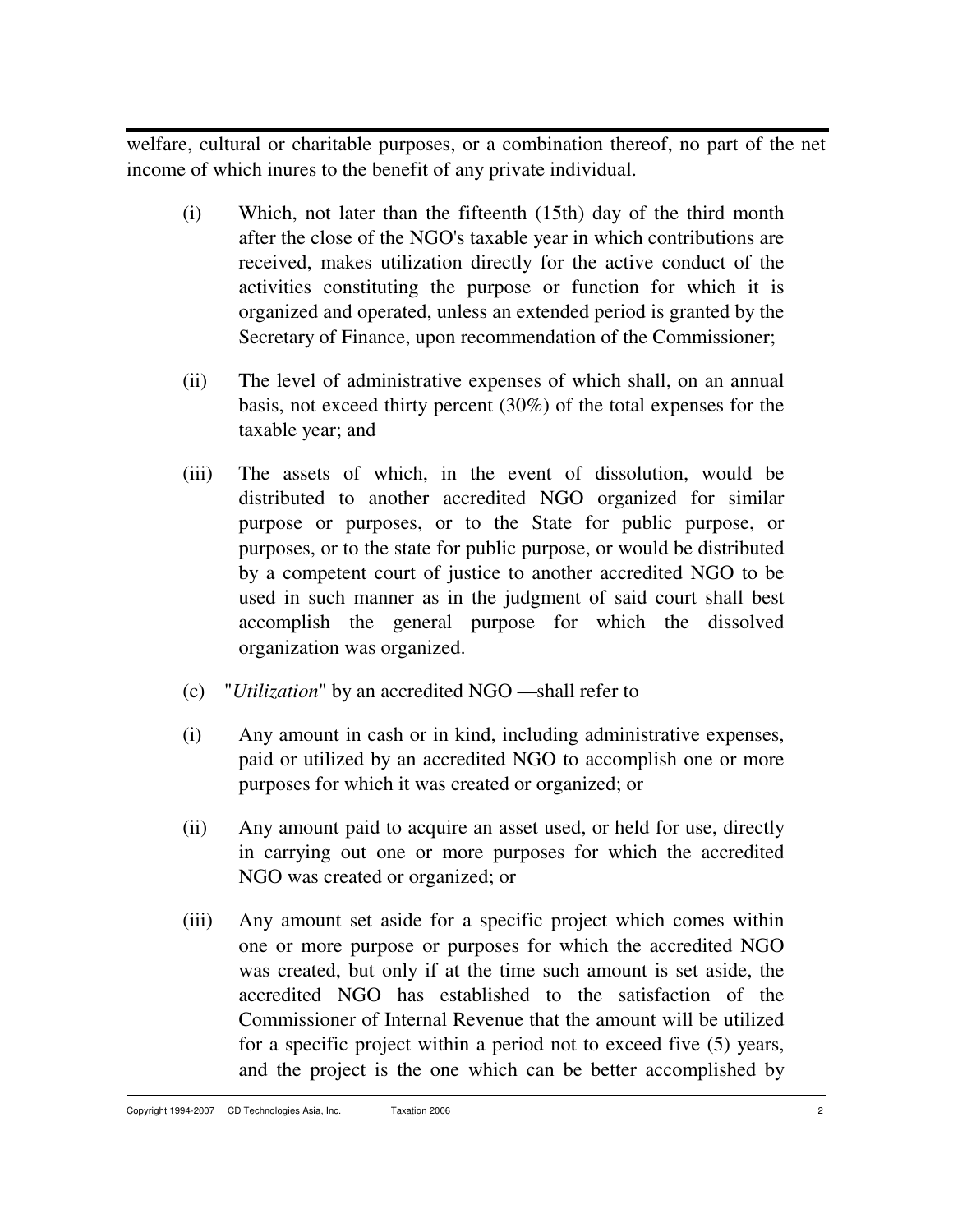setting aside such amount than by immediate payments of funds: *Provided*, That, the utilization requirements prescribed under Sec. 5 of these Regulations shall be complied with; or

- (iv) Any amount in cash or in kind invested in any activity related to the purpose for which it was created or organized.
- (v) Any amount in cash or in kind invested in capital sustaining and generating activities, such as but not limited to, endowment funds, trust funds, money market placements, shares of stock and similar instruments: *Provided*, That, any income derived from these investments shall be exclusively used in activities directly related to one or more purposes for which the accredited NGO was created or organized.

(d) "*Accrediting Entity*" *—* shall refer to a non-stock, non-profit organization composed of NGO networks, duly designated by the Secretary of Finance to establish and operationalize a system of accreditation to determine the qualification of non-stock, non-profit corporations or organizations and NGOs for accreditation as qualified-donee institutions. The Secretary of Finance and the Commissioner of Internal Revenue shall oversee, monitor and coordinate with the Accrediting Entity to ensure that the provisions of these Regulations are complied with. In this connection, the Secretary of Finance or the Commissioner of Internal Revenue or their duly authorized representative shall sit as ex-officio member of the Board of Trustees of the Accrediting entity with the right to vote. The Secretary of Finance may also designate an official of a concerned government agency, e.g. Department of Science and Technology, to assist the Board of Trustees in the accreditation of foundations.

The Secretary of Finance shall designate an entity as an Accrediting Entity provided it has a countrywide membership composed of (a) NGOs which belong to the sector that the Private Accrediting Entity intends to certify; (b) NGOs which have been in existence for at least five (5) years; and (c) NGOs not more than 50% of the members of which belong to other existing NGOs or Private Accrediting Agencies.

The Philippine Council for NGO Certification, Inc. (PCNC), a non-stock, non-profit corporation which was established by several NGO networks (e.g., Caucus of Development NGO Networks (CODE-NGO); Philippine Business for Social Progress (PBSP); Association of Foundations (AF); League of Corporate Foundations (LCF); Bishops-Businessmen's Conference for Human Development (BBC); and the National Council for Social Development Foundation (NCSD), has been duly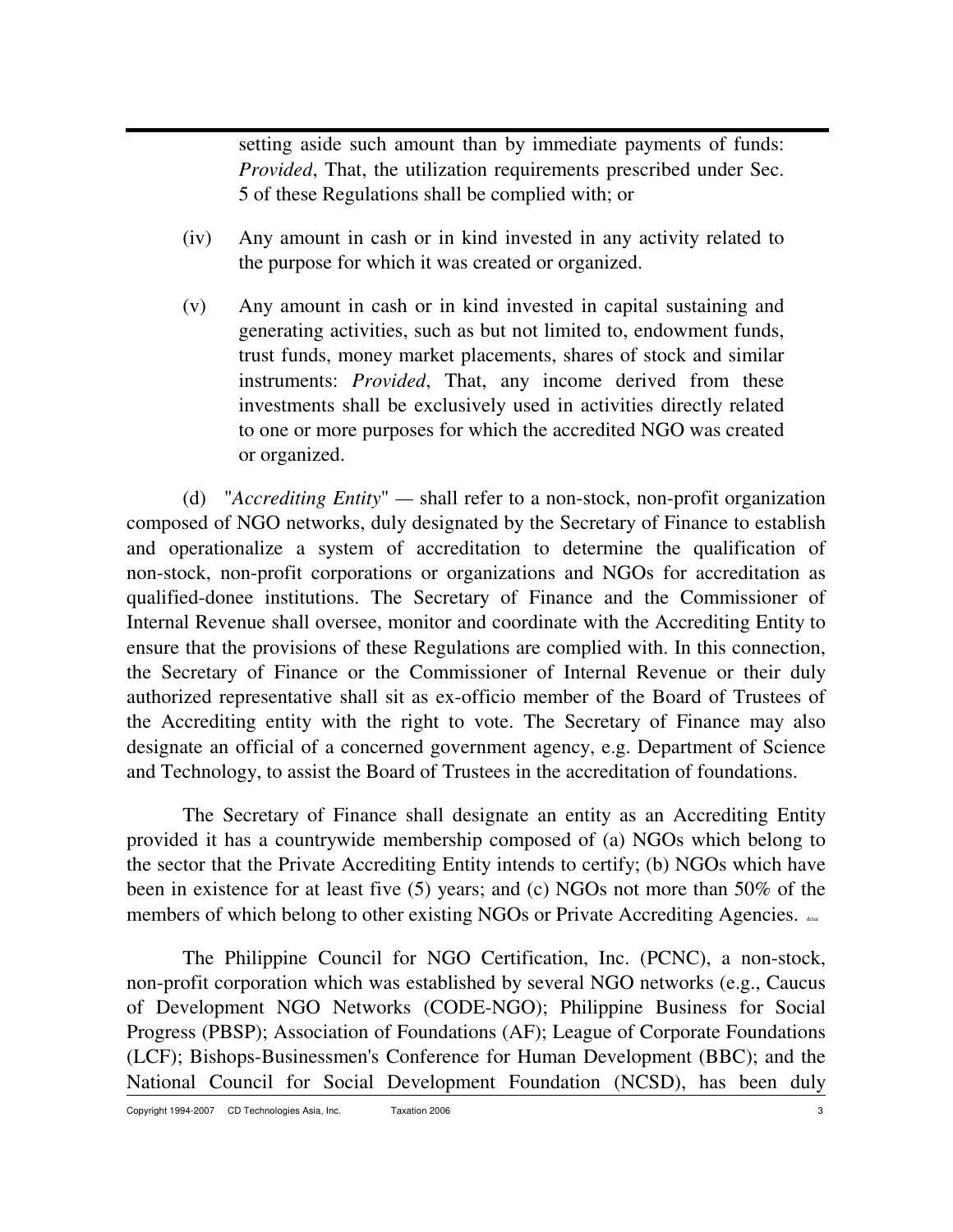designated by the Secretary of Finance as an Accrediting Entity pursuant to Memorandum of Agreement dated January 29, 1998 executed by and between the Secretary of Finance and PCNC's Interim Chairman.

(e) "*Religious purpose*" — shall refer to the promotion, propagation and accomplishment of any form of religion, creed or religious belief recognized by the Government of the Republic of the Philippines.

(f) "*Charitable Activity*" — shall refer to extending relief to the poor, distressed and underprivileged and shall include fighting against juvenile delinquency and community deterioration.

(g) "*Scientific and research purpose*" — shall refer to undertaking or assisting in pure or basic, applied and scientific research in the field of agriculture, forestry, fisheries, industry, engineering, energy development, food and nutrition, medicine, environment and biological, physical and natural sciences for the public interest.

- (i) Basic research shall refer to an experimental or theoretical work undertaken primarily to acquire new knowledge of the underlying foundations of phenomena and observable facts without any particular application or use in view. It analyzes properties, structures or relationships with a view to formulating and testing hypothesis, theories or laws. The results of basic research are not generally sold but are usually published in scientific journals or circulars to interested colleagues.
- (ii) Applied research shall refer to an original investigation undertaken in order to acquire new knowledge. It is directed primarily towards a specific practical aim or objective. It is undertaken either to determine possible uses for the findings of basic research or to determine new methods or ways of achieving some specific and predetermined objectives. It involves the consideration of the available knowledge and its extension in order to solve particular problems. Applied research develops ideas into operational form.
- (iii) Scientific research will be regarded as carried on for public interest if the results of such research are made available to the public on a non-discriminatory basis; or if such research is performed for the Government of the Philippines or any of its agencies or political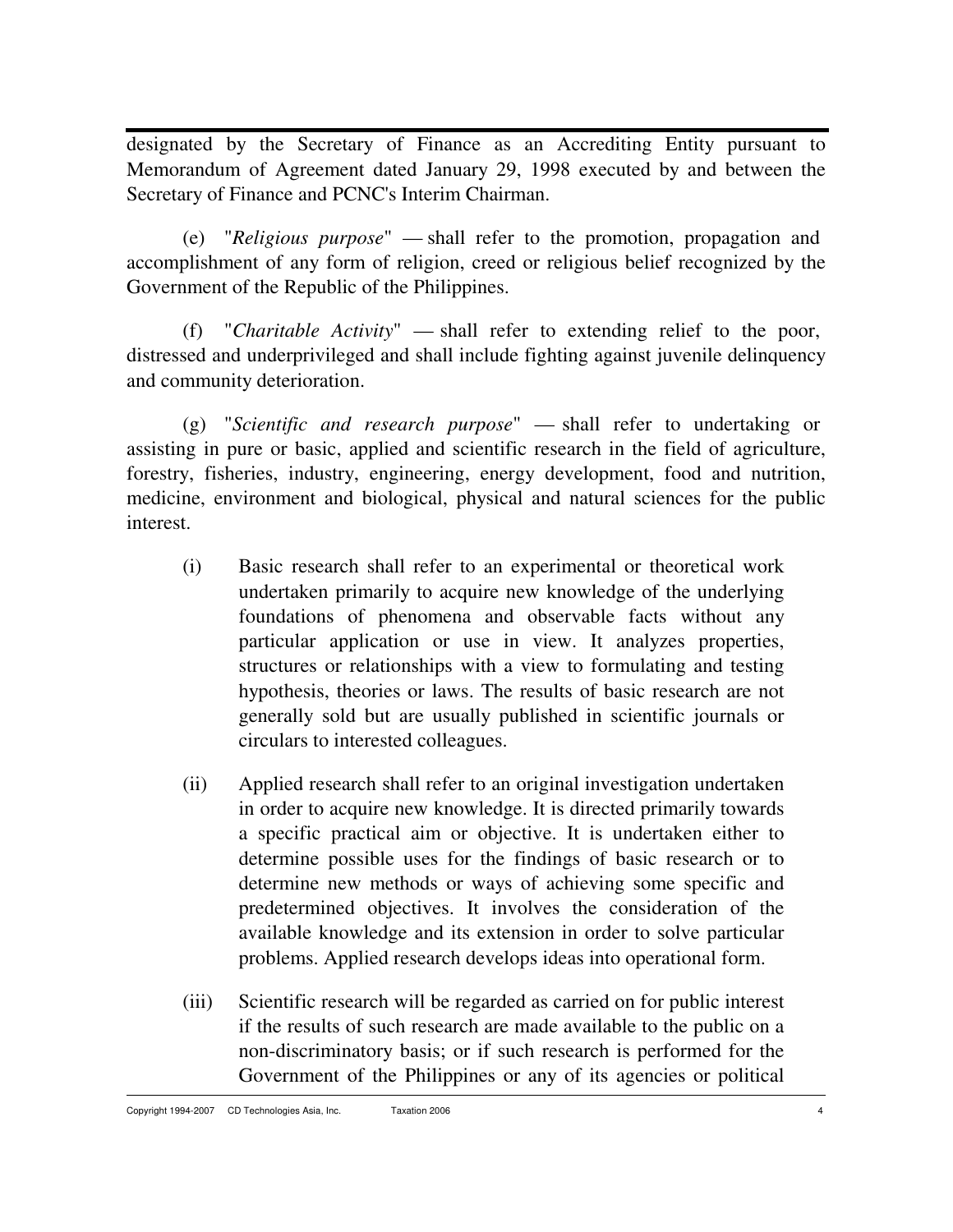subdivisions; or if such research is directed to benefit the public.

(h) "*Character building and youth and sports development (or athletic) purposes*" — shall refer to and include conducting basic and applied research on youth development, initiating and establishing youth organizations to promote and develop youth activities, including the establishment of summer camps or centers for leadership training, conducting a program on physical fitness and amateur sports development for the country; developing and maintaining recreational facilities, playgrounds and sports centers; and conducting training programs for the development of youth and athletes for national and international competitions.

(i) "*Cultural activity*" — shall refer to and include undertaking and/or assisting in research activities on all aspects of history, social system, customs and traditions; developing, enriching and preserving Filipino arts and culture; developing and promoting the visual and performing arts; and participating in vigorous implementation of bilingual policy through translation and wider use of technical, scientific and creative publications, development of an adaptive technical dictionary and use of Filipino as the medium of instruction.

(j) "*Educational activity*" — shall refer to and include the granting of scholarships to deserving students and professional chairs for the enhancement of professional courses, and instructing or training of individuals either through formal and informal methods, viz:

- (i) Formal method of instruction refers to the institutionalized, chronologically graded and hierarchically structured educational system at all levels of education;
- (ii) Non-formal method of instruction refers to any deliberately organized, systematic educational activity carried on outside the framework of the formal system to provide selected types of learning to particular subgroups of the population, particularly out-of-school youths and adults, for the purpose of communicating ideas, developing skills, changing attitudes or modifying behavior or improve their character and to provide them with tools necessary for the achievement of a higher standard of living. For the purpose of this section, a certification from the Technical Education and Skills Development Authority (TESDA) is required for the accreditation of the non-formal educational program which is implemented or carried out by a non-stock, non-profit corporation,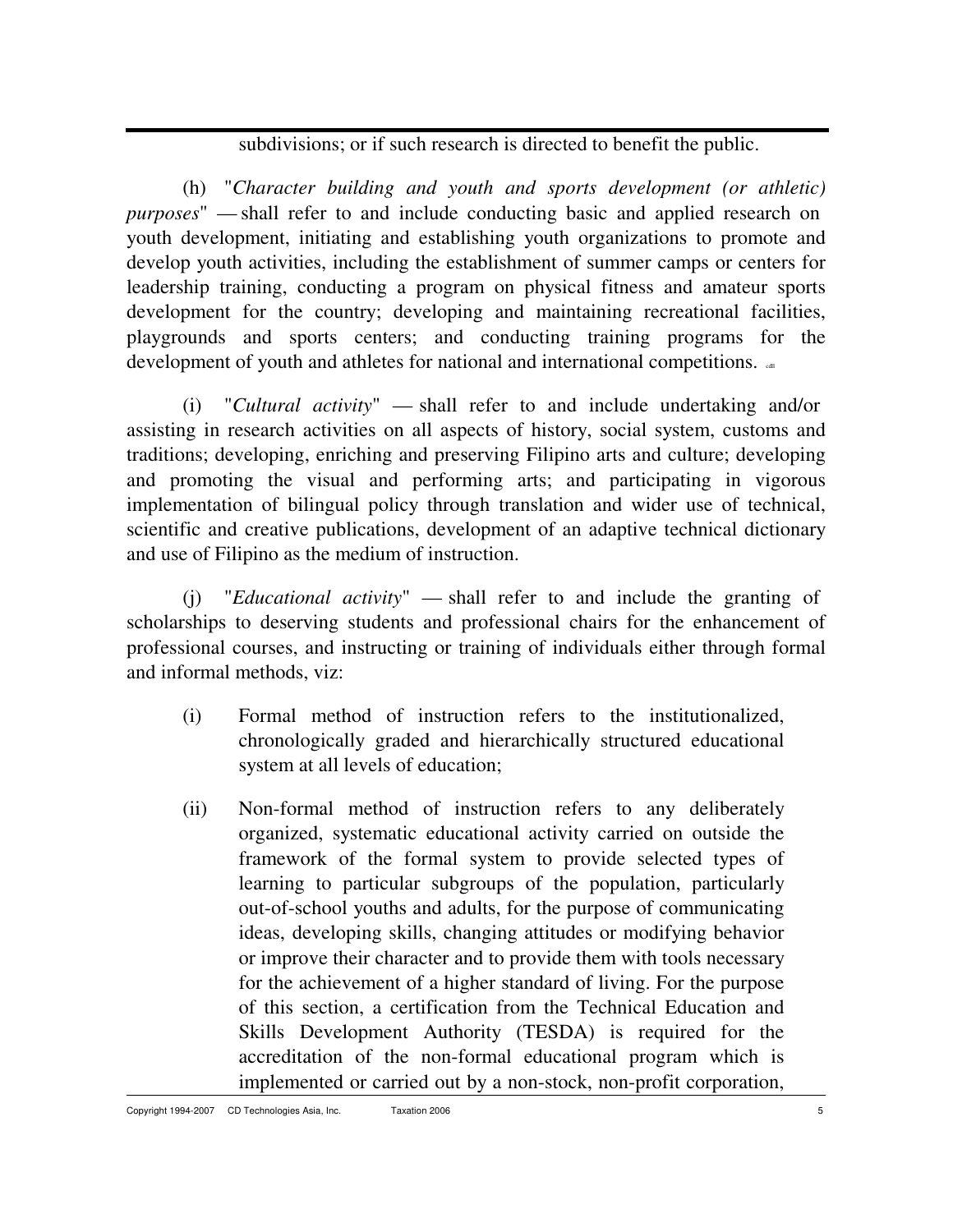#### organization or an NGO.

It also includes upgrading of existing facilities to support the conduct of the above activities.

(k) "*Rehabilitation of veterans*" — shall include services extended to Philippine veterans and members of their families because of financial difficulties and attendant problems; and services extended to disabled veterans towards productive life.

- (l) "*Social welfare purposes*" shall refer to and include
- (i) undertaking and/or assisting in the amelioration of the living conditions of distressed citizens particularly those who are handicapped by reasons of poverty, youth, physical and mental disability, illness, old age, and natural disasters, including assistance to cultural minorities;
- (ii) pursuing a program for the protection and development of children and youth, such as providing services for drop-outs, pre-school children of low-income working mothers, and physically handicapped children;
- (iii) providing for the rehabilitation of the youth and disabled adults, released prisoners, drug addicts, alcoholics, mentally retarded, hansenites and similar cases; and
- (iv) providing for services to squatter families and to displaced workers.

(m) "*Health purposes*" — shall refer to include the pursuit of any of the following:

- (i) control, prevention and treatment of communicable and degenerative diseases, accidents and other health disabilities;
- (ii) family planning program designed to indicate knowledge and understanding of population, human growth and development of family life;
- (iii) environment sanitation, such as, public sewerage system and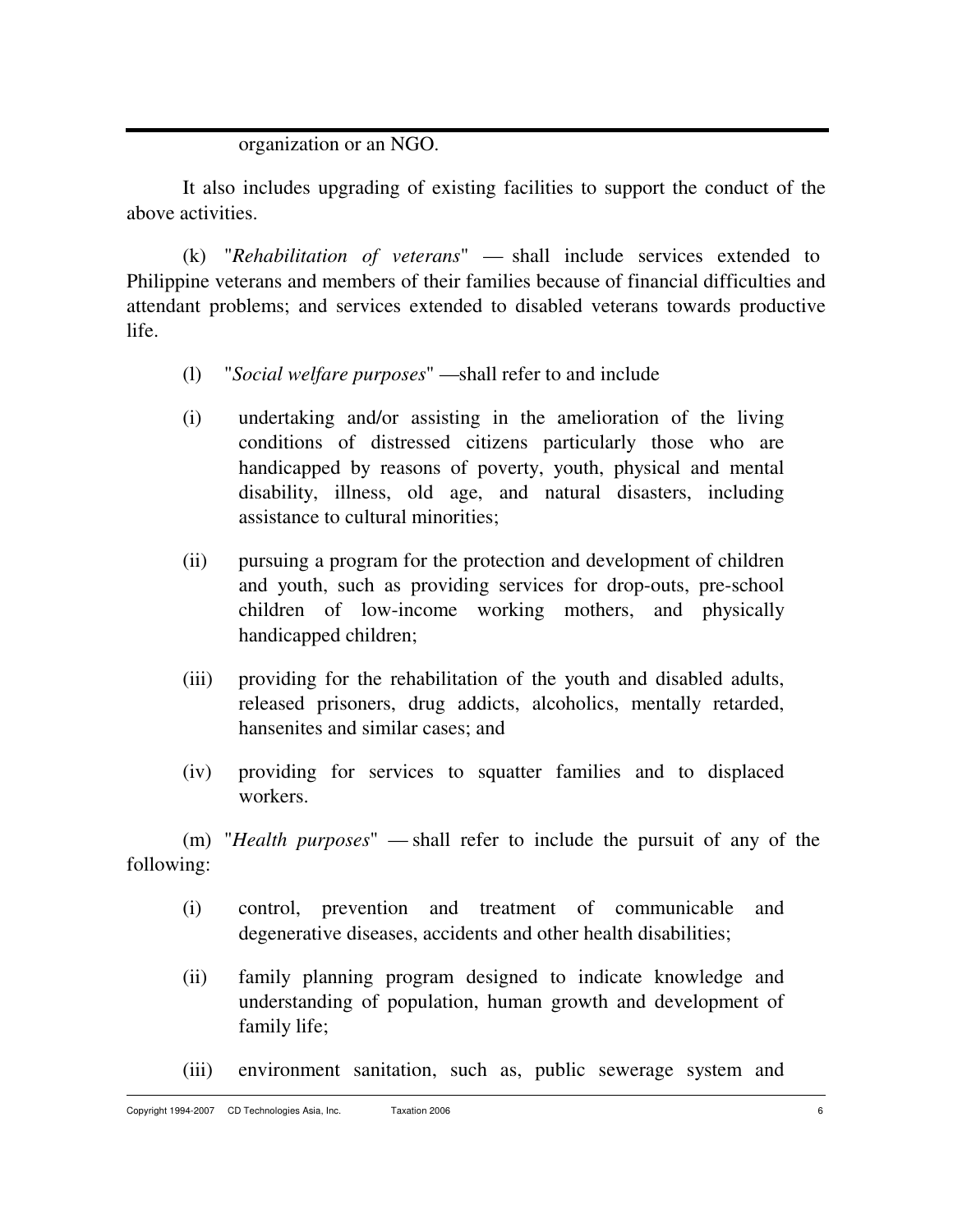sanitary toilets; and

(iv) nutrition, which aims to reduce the prevalence of malnutrition and increase the energy and protein intake among households.  $_{\text{pred}}$ 

SECTION 2. *Accreditation of non-stock*, *non-profit corporations/NGOs by the Accrediting Entity*. —

a) The Accrediting Entity shall examine, evaluate and accredit non-stock, non-profit corporations and NGOs as a pre-requisite for their registration with the BIR as qualified-donee institutions under Section 34  $(H)(1)$  and  $(2)(c)$  of the Tax Code.

(b) Newly-organized and existing non-stock, non-profit corporations and NGOs shall apply with the Accrediting Entity for accreditation and submit to a process of examination and evaluation. The application for accreditation shall be accompanied by the following documents:

- (i) Articles of Incorporation and By-laws;
- (ii) Certificate of Registration with the Securities and Exchange Commission;
- (iii) Affidavit of Modus Operandi showing:
	- 1. the character of the organization;
	- 2. the purpose for which it is organized;
	- 3. the lists of projects/activities for the past two (2) years, or list of proposed projects/activities for the first two (2) years of operations for newly-organized non-stock, non-profit corporations/NGOs;
	- 4. the source of income and the utilization thereof, or target fund sources for newly-organized non-stock, non-profit corporations/NGOs; and
	- 5. other facts relating to their operations which are relevant to their qualification as donee institutions;
- (iv) Duly audited financial statements for the past two (2) years showing the assets, liabilities, receipts and disbursements of existing organizations, or financial projections for the first two (2) years for newly-organized non-stock, non-profit corporations/NGOs.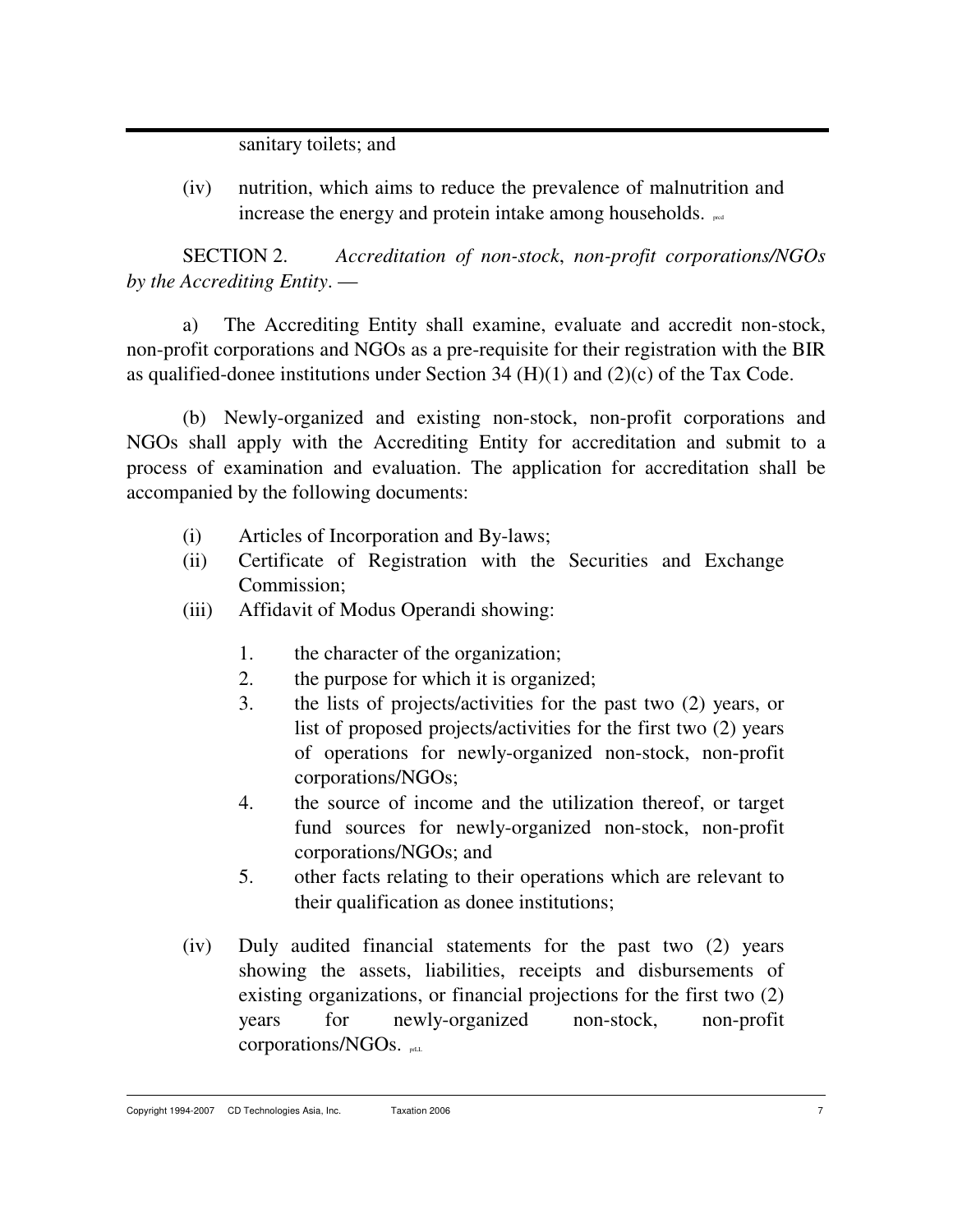(c) The Accrediting Entity shall evaluate and accredit non-stock, non-profit corporations/NGOs using the following major criteria:

(i) *Mission and Goals*

The mission and goals of the non-stock, non-profit corporation/NGO should justify its existence. Statements of mission and goals shall serve as guideposts for its planning and operations and a framework for decision-making.

(ii) *Resources*

The criterion focuses on the adequacy of the resources and the effectiveness of the structure and systems of the non-stock, non-profit corporation/NGO. Areas that should be evaluated under this criterion include the organization structure, human, financial and physical resources. Evaluation shall take into account the names, positions and qualifications of the individuals or committee members who manage and make decisions for the non-stock, non-profit corporation/NGO, its sources of funds and distribution of financial resources, and the following exhibits at the time of examination, among others:

- 1. Minutes of the Board meetings
- 2. Table of organization;
- 3. Policy Manual, if any;
- 4. Personnel Manual, if any;
- 5. Budget for the past two (2) years, or proposed projects for the first two (2) years of operations for newly-organized non-stock, non-profit corporations/NGOs; and
- 6. Audited financial statements for the past two years for existing non-stock, non-profit corporations/NGOs.

#### (iii) *Program Implementation and Evaluation*

The non-stock, non-profit corporation/NGO must demonstrate that it is effectively using its resources to accomplish the purposes for which it was created. There should be clearly defined policies, priorities and guidelines for implementing the various programs and projects. Evaluation shall consider programs and projects implemented within the last two years; description of how its programs/projects/services are managed; how the following procedures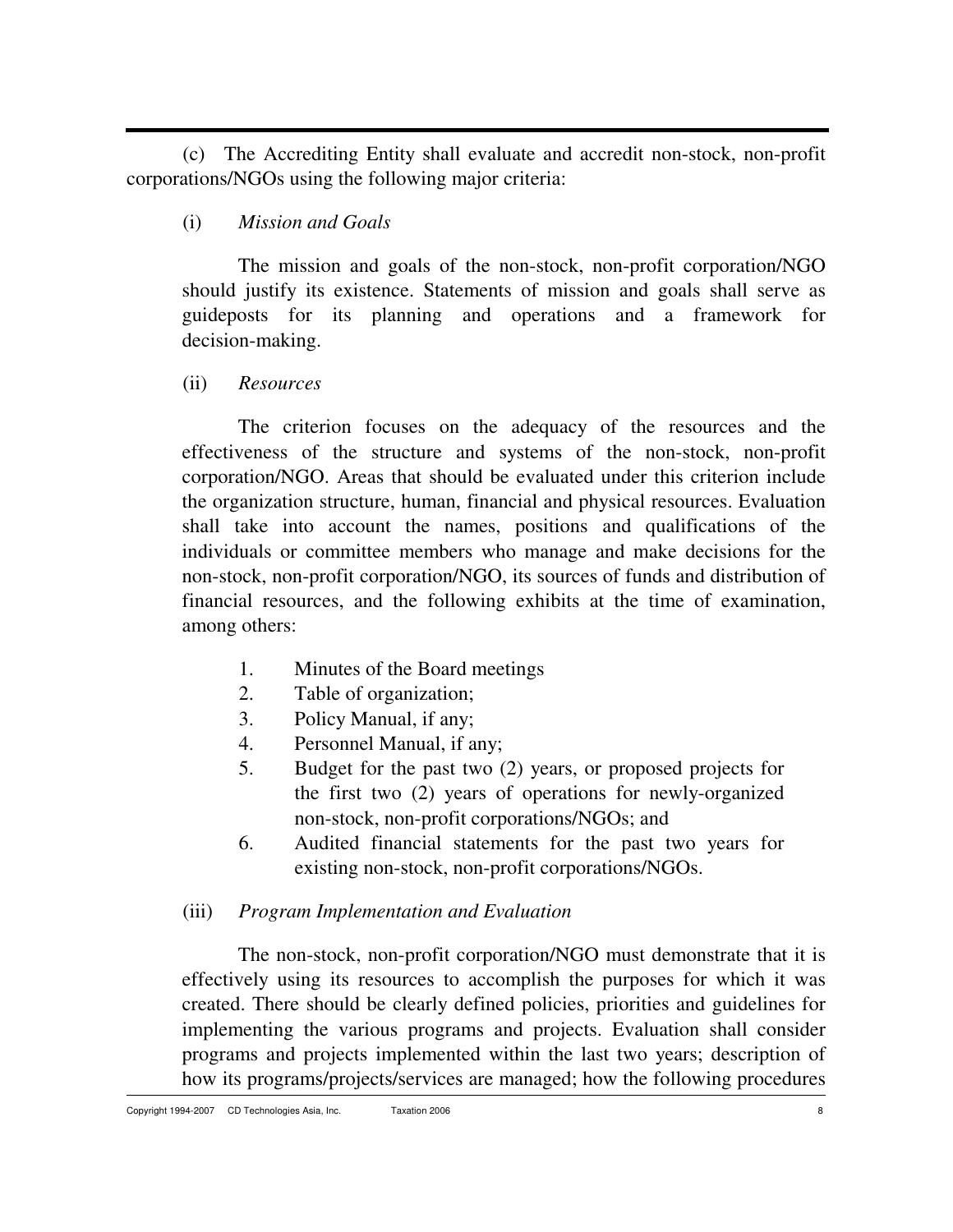are carried out; record keeping, monitoring, evaluating and contingency planning; programs/projects vis-a-vis the needs and priorities of its beneficiaries; the present documentation or results of evaluation and provisions for adequate training, people participation, development of leaders and eventual self-sufficiency.

### (iv) *Planning for the Future*

The non-stock, non-profit corporation/NGO must provide evidence that it has the capability to plan, implement and monitor its programs and projects. Evaluation shall provide evidence that the non-profit corporation/NGO has mechanisms for planning, implementing and monitoring its programs and projects and for ensuring the continuity of programs/projects even when external funding has ceased. Evaluation shall also rely on the presentation of the following exhibits at the time of visit:

- 1. Organizational plan
- 2. Monitoring and evaluation tools

(d) The Secretary of Finance, upon the recommendation of the Board of Trustees of the Accrediting Entity can waive the submission of duly audited financial statements for newly-organized non-stock, non-profit corporations/NGOs which have been organized to carry out programs of national significance, e.g. foundation to build the National Museum. They shall be eligible to apply for a three (3)-year probationary accreditation and registration as qualified donee institutions with the Accrediting Entity.

(e) Existing non-stock, non-profit corporations/NGOs which have qualified as donee institutions under BIR-NEDA Regulations 1-81, as amended, shall have three (3) years beginning the effectivity of these rules and regulations within which to secure a Certificate of Accreditation from the Accrediting Entity. Failure by the said non-stock, non-profit corporations/NGOs to secure accreditation within the three-year period shall be a ground for the cancellation by the BIR of their Certificates of Registration as qualified-donee institutions: *Provided*, *however*, That donations and contributions to the said non-stock, non-profit corporations/NGOs during the three-year period shall still be allowed as deductible expense on the part of the donors subject to the provisions of Sec. 4 of these Regulations: *Provided*, *further*, That after the three-year period, only donations and contributions to non-stock, non-profit corporations/NGOs which have been accredited under these Regulations, shall be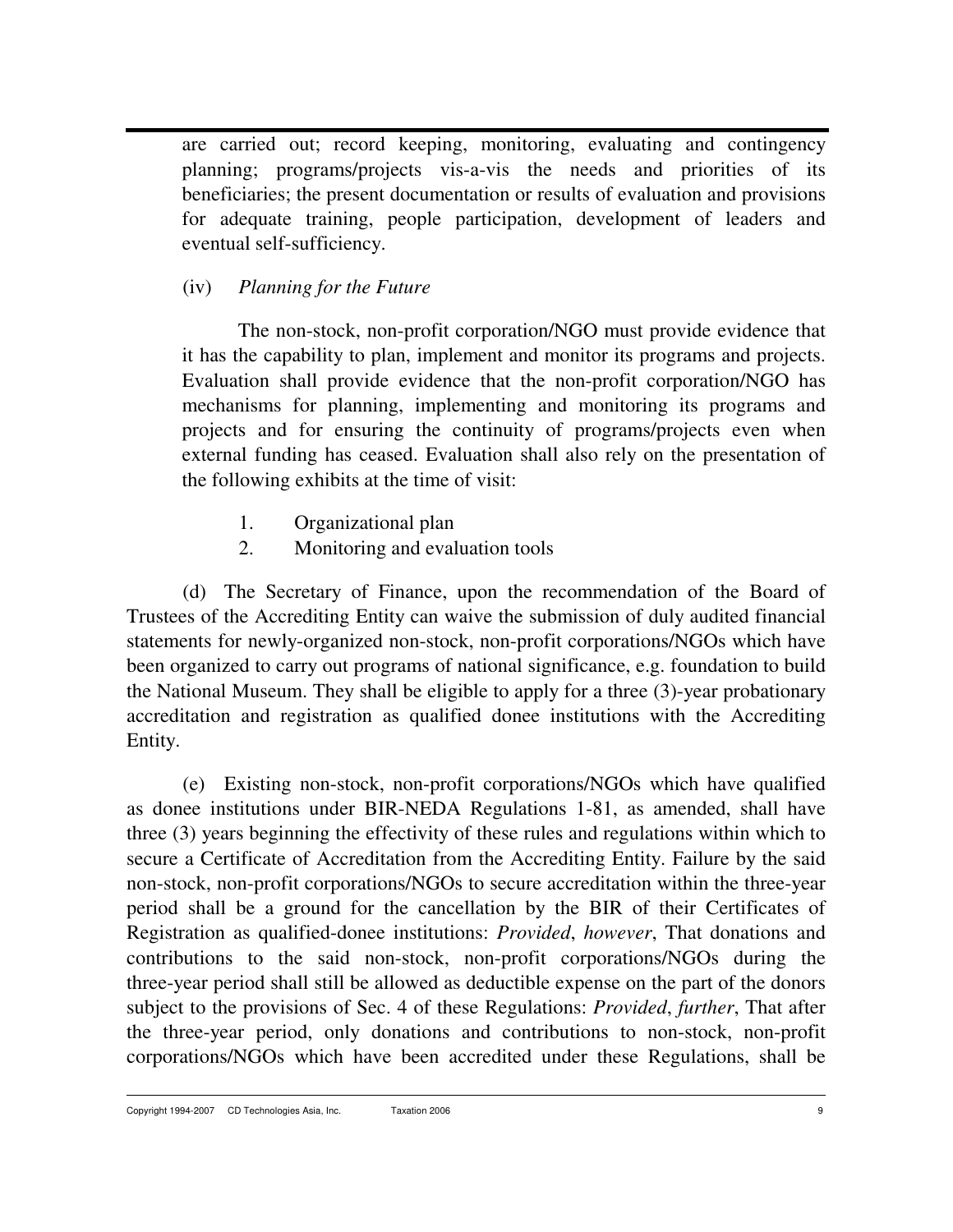allowed as deductible expense on the part of the donors.  $L_{\text{Lip}}$ 

(f) The Accrediting Entity shall issue a Certificate of Accreditation to a non-stock, non-profit corporation/NGO upon determination that it meets the criteria for accreditation; *Provided*, that the Certificate of Accreditation shall be valid for a maximum period of five (5) years for existing non-stock, non-profit corporations/NGOs and three (3) years for newly-organized non-stock, non-profit corporations/NGOs.

(g) The Accrediting Entity shall deny the applications of any non-stock, non-profit corporation/NGO which does not meet the criteria for accreditation. The Private Accrediting Entity shall notify the non-stock, non-profit corporation/NGO of the denial of the application, the reasons therefor, and the evaluators' recommendation in order that the non-stock, non-profit corporation/NGO may meet the criteria for accreditation. A non-stock, non-profit corporation/NGO whose application for accreditation has been denied by the Private Accrediting Entity shall have one (1) year within which to implement the evaluator's recommendations. After the one-year implementation period, the non-stock, non-profit corporation/NGO may re-apply for accreditation.

(h) The Secretary of Finance and the Commissioner of Internal Revenue shall oversee, monitor and coordinate with the Accrediting Entity to ensure that the provisions of these Regulations are complied with.

SECTION 3. *Donations to Accredited Non-stock*, *Non-profit Corporations/NGOs*. — Donations to accredited non-stock, non-profit corporations/NGOs shall be entitled to the following benefits:

- (1) *Limited Deductibility*. Donations, contributions or gifts actually paid or made within the taxable year to accredited non-stock, non-profit corporations shall be allowed limited deductibility in an amount not in excess of ten percent (10%) for an individual donor, and five percent (5%) for a corporate donor, of the donor's income derived from trade, business or profession as computed without the benefit of this deduction.
- (2) *Full Deductibility*. Donations, contributions or gifts actually paid or made within the taxable year to accredited NGOs shall be allowed full deductibility, subject to the following conditions: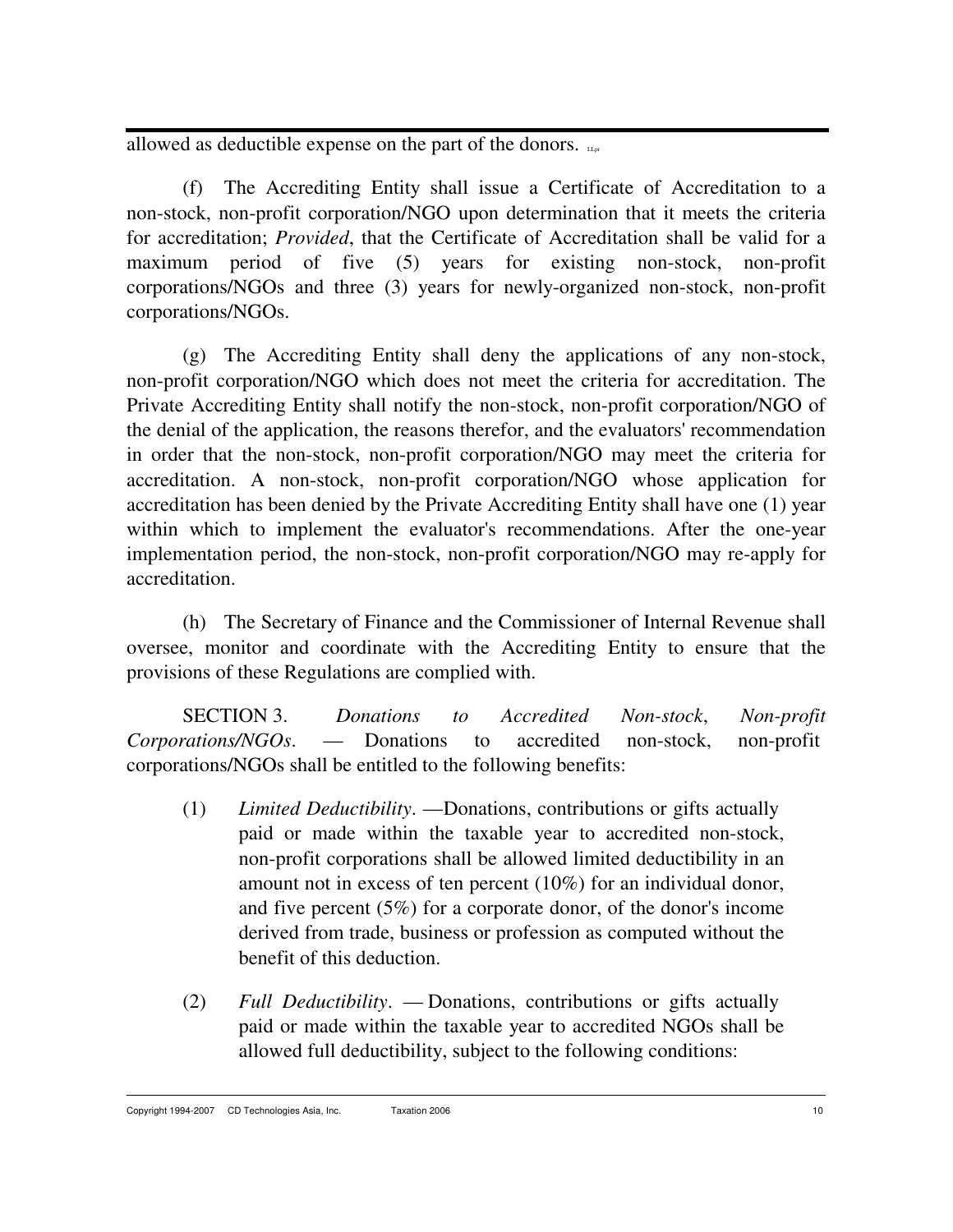(i) The accredited NGO shall make utilization directly for the active conduct of the activities constituting the purpose or function for which it is organized and operated, not later than the fifteenth (15th) day of the third month after the close of the accredited NGOs taxable year in which contributions are received, unless an extended period is granted by the Secretary of Finance, upon recommendation of the Commissioner.

For this purpose, the term "utilization" shall have the meaning as defined under Sec. 1(c) of these Regulations.

- (ii) The level of administrative expenses of the accredited NGO, shall, on an annual basis, not exceed thirty percent (30%) of the total expenses for the taxable year;
- (iii) In the event of dissolution, the assets of the accredited NGO, would be distributed to another accredited NGO organized for similar purpose or purposes, or to the State for public purpose, or purposes, or to the state for public purpose, or would be distributed by a competent court of justice to another accredited NGO to be used in such manner as in the judgment of said court shall best accomplished the general purpose for which the dissolved organization was organized.
- (iv) The amount of any charitable contribution of property other than money shall be based on the acquisition cost of said property
- (v) All the members of the Board of Trustees of the non-stock, non-profit corporation, organization or NGO do not receive compensation or remuneration for their service to the aforementioned organization.
- (3) *Exemption from Donor*'*s Tax* Donations and gifts made in favor of accredited non-stock, non-profit corporations/NGOs shall be exempt from donor's tax*Provided*, *however*, That not more than thirty percent (30%) of the said donations and gifts for the taxable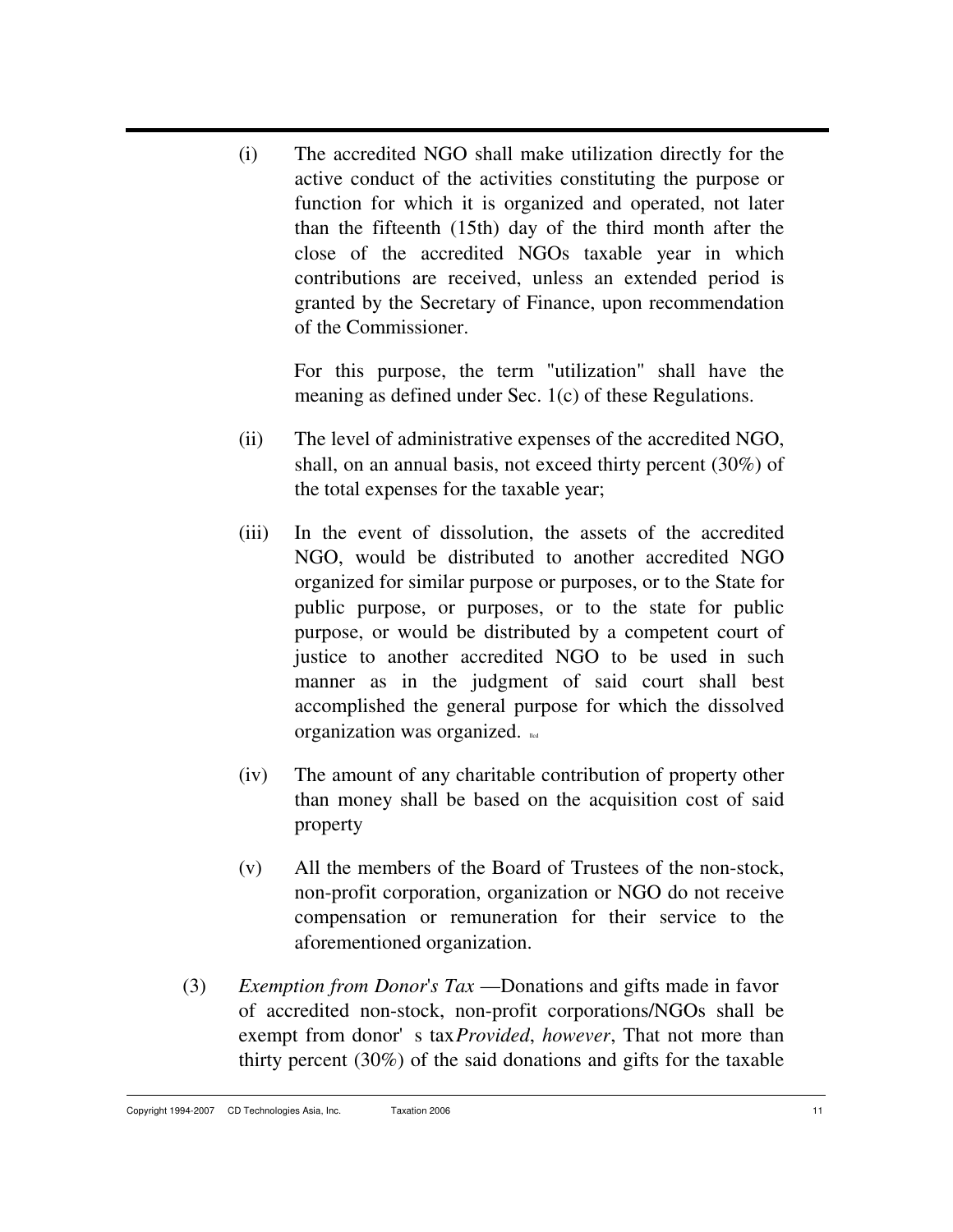year shall be used by such accredited non-stock, non-profit corporations/NGOs institutions qualified-donee institution for administration purposes pursuant to the provisions of Section 101  $(A)(3)$  and  $(B)(2)$  of the Tax Code.

SECTION 4. *Utilization Requirements*. — Amounts set aside or to be set aside for a specific project must have the prior approval of the Commissioner in writing: *Provided*, *however*, That a certification issued by the Accrediting Entity that the accredited NGO's specific project is one which can be better accomplished by setting aside the funds, shall be sufficient basis for the Commissioner to grant his/her approval.

The application for the Commissioner's prior approval must contain the following:

- (a) the nature and purpose of the specific project and the amount programmed therefor;
- (b) a detailed description of the project, including estimated costs, sources of any future funds expected to be used for completion of the project, and the location or locations (general or specific) of any physical facility to be acquired or constructed as part of the project; and
- (c) a statement by an authorized official of the organization that the amount to be set aside will actually be disbursed for the specific project within five (5) years from the date of approval by the Commissioner, unless the nature of the project is such that the five-year period is impracticable.

Amounts set aside shall be evidenced by book entries and documents showing evidence of deposits or investments, including of the funds so set aside, or other documents that the Commissioner may require.

SECTION 5. *Certificate of Donations*. — All accredited non-stock, non-profit corporation/NGO are required to issue a certificate of donation in such form as prescribed by the BIR, on every donation or gift they receive. Such certificate shall be accomplished by the said accredited non-stock, non-profit corporation/NGO in triplicate and distributed within thirty (30) days after the receipt of the donation, as follows: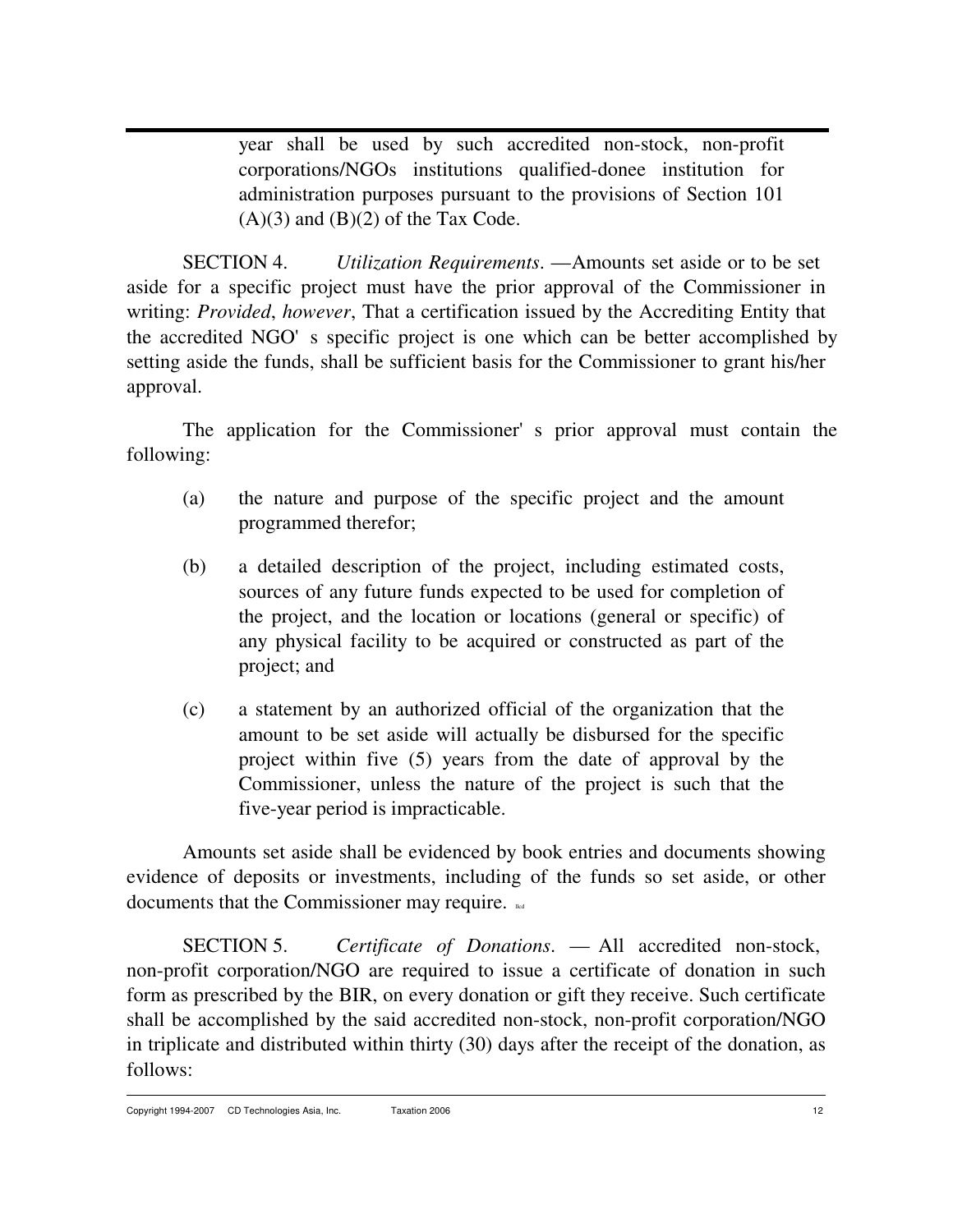| (a) | Original copy   | Donor      |
|-----|-----------------|------------|
| (b) | Duplicate copy  | <b>BIR</b> |
| (c) | Triplicate copy | Donee      |

SECTION 6. *Notice of Donations*. — The donor, on the other hand, should give a *notice* for every donation worth over One Million pesos (P1,000,000) to the Revenue District Officer where his place of business is located within thirty (30) days after the receipt of the Certificate of Donation attaching to the said notice the copy of the Certificate of Donation issued to him by the accredited non-stock, non-profit corporation/NGO.

SECTION 7. *Date and Place of Filing Returns*. —

(a) *Time of Filing*. — Claims for limited or full deductibility of donations and contributions by the donors shall be filed by the donors at the time of filing their income tax returns.

On the other hand, the accredited non-stock, non-profit corporation/NGO shall file its annual information return not later than the fifteenth (15th) day of the fourth month after the close of its taxable year in order to maintain its status as an accredited non-stock, non-profit corporation/NGO.

(b) *Place of Filing*. — The income tax return and/or the annual information return of the donor or of the accredited non-stock, non-profit corporation/NGO shall be filed in the Revenue District Office where the place of business of the donor or the donee, as the case may be, is located.

SECTION 8. *Substantiation Requirements*. —

(a) *For Donors*. — Donors claiming donations and contributions to accredited non-stock, non-profit corporation/NGO as deductions from their taxable business income should submit evidences or proofs to the BIR by showing the Certificate/s of Donation and indicating therein the following:

- (i) Actual receipt by the accredited non-stock, non-profit corporation/NGO of the donation or contribution and the date of receipt thereof; and
- (ii) The amount of the charitable donation or contribution, if in cash; if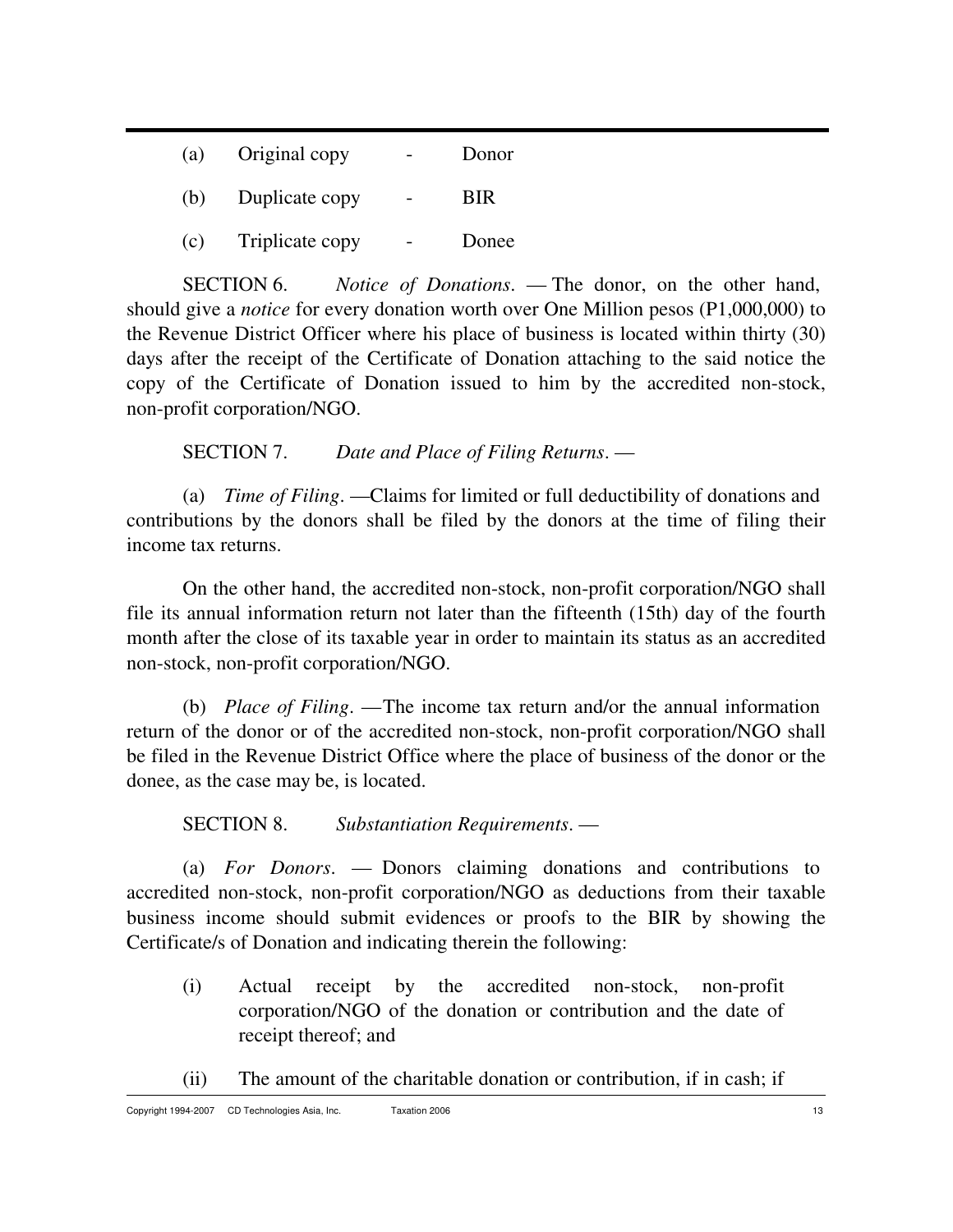property, whether real or personal, the acquisition cost of the said property.

On the other hand, donors claiming exemption from donor's tax on their donations and contributions to accredited non-stock, non-profit corporations/NGOs should submit evidences or proofs showing the amount of donation, if in cash; if real property, the zonal value thereof at the time of donation; and if personal property, the acquisition cost thereof, but if said personal property had already been used at the time of donation, the depreciated or book value thereof.

(b) *For Accredited Non-stock*, *Non-profit Corporations/NGOs*. — Accredited non-stock, non-profit corporations/NGOs shall, upon filing their income tax returns/annual information returns, furnish the Revenue District Officer of the place where the said accredited non-stock, non-profit corporation/NGO is located, the following:

- (i) A list of the donations and income received during the year, showing the name and address of the donors; the sources of income; the amount or market value of each donation and items of income and the disposition thereof;
- (ii) A list of the activities and/or projects undertaken by the institution and the cost of each undertaking indicating in particular where and how the donations has been utilized.
- (iii) A list of projects, their corresponding costs; the amount "set aside" and the status of funds balances at the end of the year;
- (iv) A declaration that the utilization requirements under Section 2(c) and 8 of these Regulations have been sufficiently complied with;
- (v) A declaration that no part of the net income of the accredited non-stock, non-profit corporation/NGO inures to the benefit of any private stockholder or individual; and
- (vi) A declaration of the status of project implementation.

SECTION 9. *Monitoring and Verification of Annual Information Return*. — Pursuant to the last paragraph of Section 235 of the Tax Code, any provision of existing general or special law to the contrary notwithstanding, the books of accounts and other pertinent records, as well as the operations, of accredited non-stock,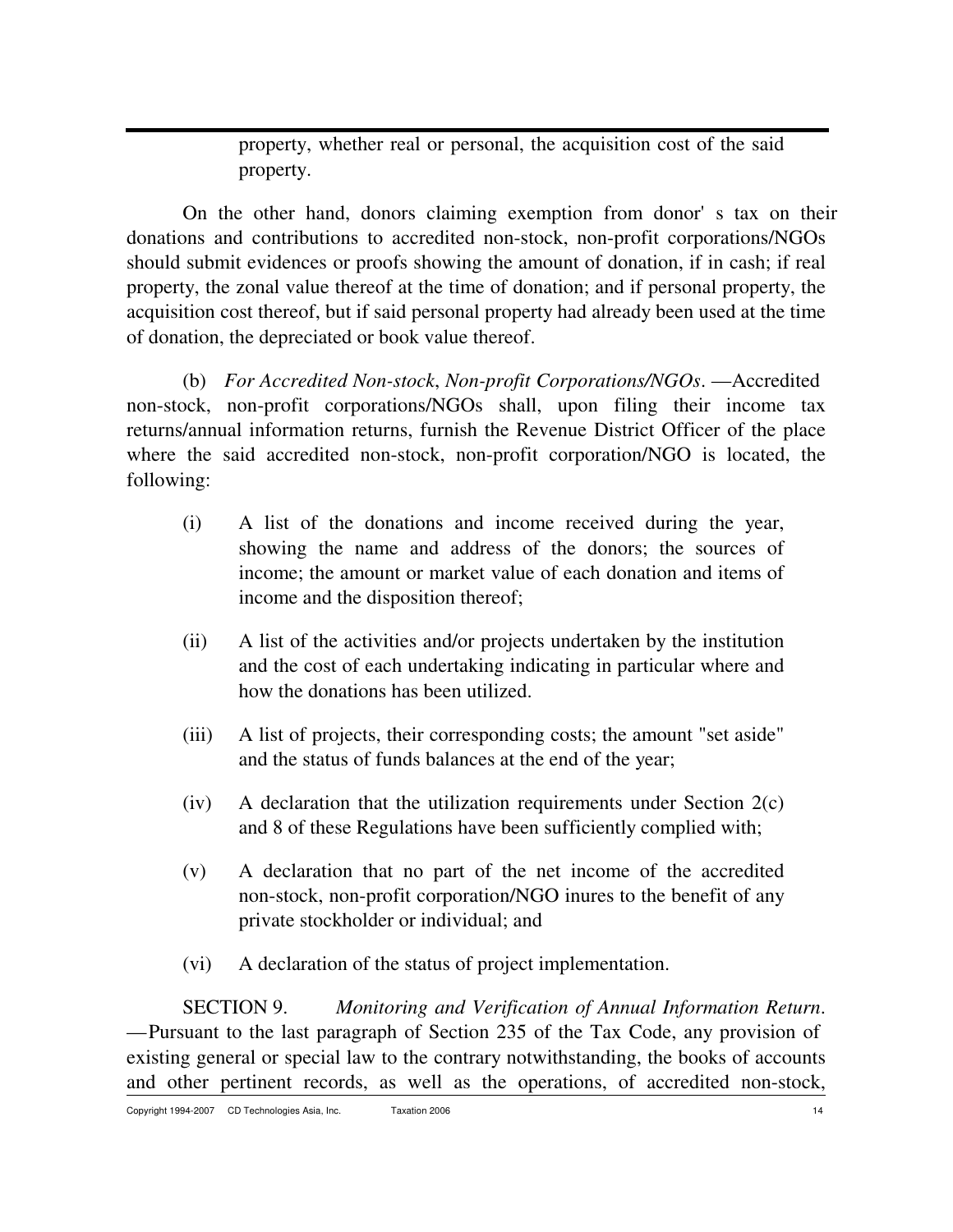non-profit corporations/NGOs may be examined by the BIR annually for purposes of ascertaining compliance with the conditions under which they have been granted tax exemptions or tax incentives, and their tax liability, if any. Compliance by the accredited non-stock, non-profit corporation/NGO with the conditions set forth in the grant of incentives under Sec. 4 of these Regulations shall be strictly monitored to ascertain whether or not they have met the requirements for maintaining the status as an accredited qualified-donee institution. cdasia

SECTION 10. *Prohibited Transactions*. — any accredited non-stock, non-profit corporation/NGO enjoying the benefits provided for under Sec. 4 of these Regulations is prohibited from undertaking any of the following transactions:

- (a) Lending any part of its income or property without adequate security and/or a reasonable rate of interest unless the institution has a formal micro-credit or micro-finance program as approved by their Board of Trustees;
- (b) Purchasing any security and/or property for more than an adequate consideration in money or money's worth;
- (c) Selling any part of the security or other property for less than adequate consideration in money or money's worth;
- (d) Diverting its income or transferring its property by way of lease or sale to any member of its Board of Trustees, founder/s or principal officers or any member of their families or to any corporation controlled directly or indirectly by the aforesaid individuals or their families in accordance with the attribution of stock ownership under Section 73 (A) and (B) of the Tax Code;
- (e) Using any part of its property, income or seed capital for any purpose other than that for which the corporation was created or organized; or
- (f) Engaging in any activity which is contrary to law, public order or public policy.

SECTION 11. *Withdrawal of Certificate of Accreditation and Revocation of the Certificate of Registration*. —

Copyright 1994-2007 CD Technologies Asia, Inc. Taxation 2006 15 and the control of the control of the control of the control of the control of the control of the control of the control of the control of the control of the (a) The Accrediting Entity shall have the authority to withdraw the Certificate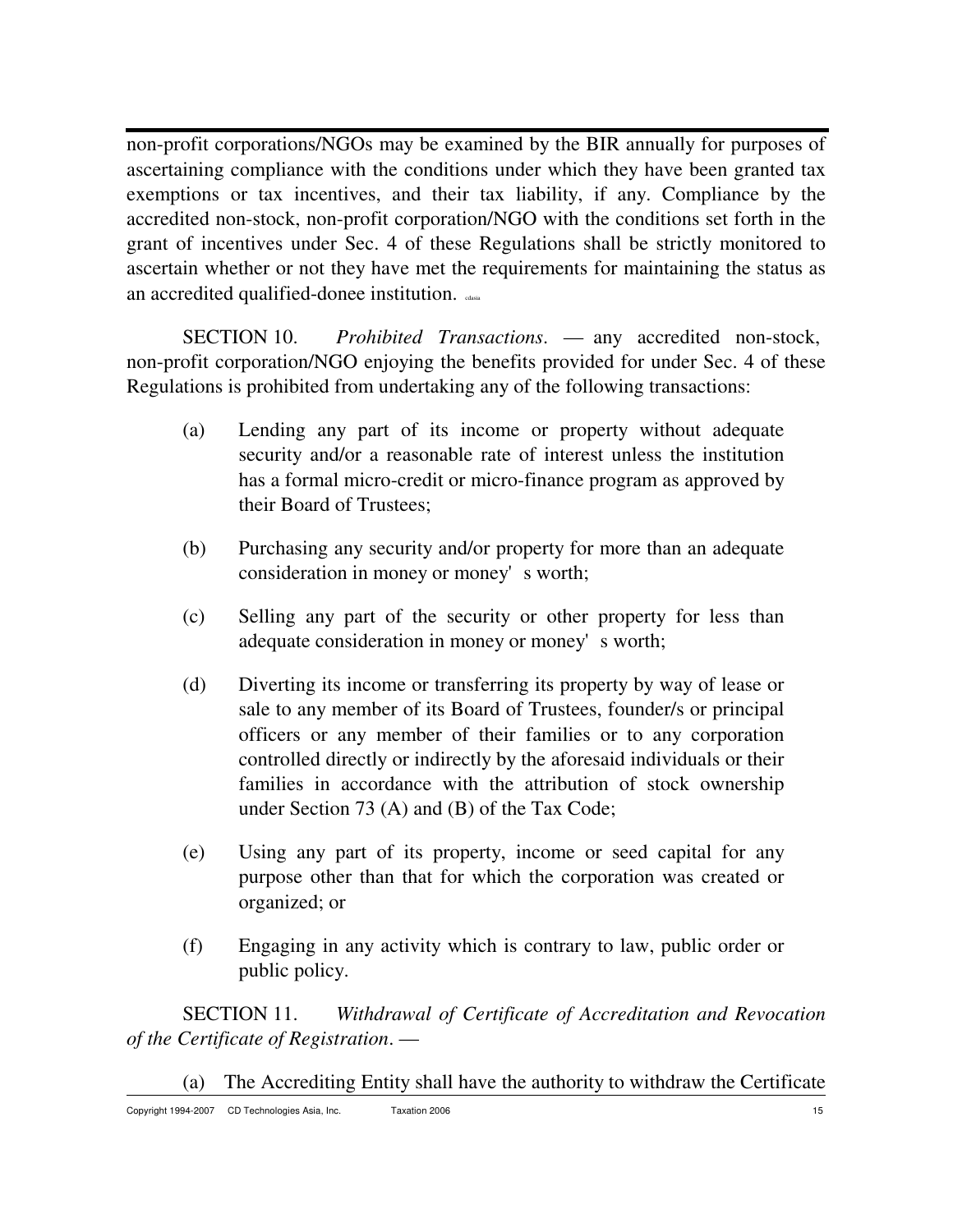of Accreditation which it issued to a non-stock, non-profit corporation/NGO upon a determination that the latter no longer meets the criteria for accreditation under Sec. 2 (c) of these Regulations. The Private Accrediting Entity concerned shall inform the Legal Service of the National Office or the concerned division of the Regional Offices of the withdrawal of the Certificate of Accreditation and recommend to the BIR the revocation of the Certificate of Registration of the non-stock, non-profit corporation/NGO concerned.

(b) The Accrediting Entity which issued the Certificate of Accreditation shall report to the Legal Service of the National Office or to the concerned division of the Regional Offices any violation of any provision of these Regulations by the accredited non-stock, non-profit corporation/NGO. Violation of any provision of these Regulations shall constitute a ground for the withdrawal by the Private Accrediting Entity concerned of the Certificate of Accreditation and the revocation by the BIR of the Certificate of Registration.

(c) Any donor found to have participated in or consented to the violation of these Regulations shall be deprived of the benefits provided under Sec. 4 of these Regulations implementing Sections 34 (H)(1), (2)(c) and  $101(A)(3)$ , (B)(2) of the Tax Code. Thus, the limited or full deductibility of donations and contributions shall be disallowed and the corresponding donor's tax due on the donation, including statutory increments or penalties thereto provided in the Tax Code, shall be assessed and collected. The said penalties shall be in addition to any administrative or criminal penalty provided for by law or regulations.

SECTION 12. *Repealing Clause*. — All internal revenue issuances, rules and regulations, or parts thereof, which are contrary to or inconsistent with these Regulations are hereby repealed, amended or modified accordingly.

SECTION 13. *Effectivity*. — These Regulations shall take effect fifteen (15) days after publication in the Official Gazette or any newspaper of general circulation in the Philippines. cdtai

> **(SGD.) EDGARDO B. ESPIRITU** *Secretary of Finance*

Recommending Approval: